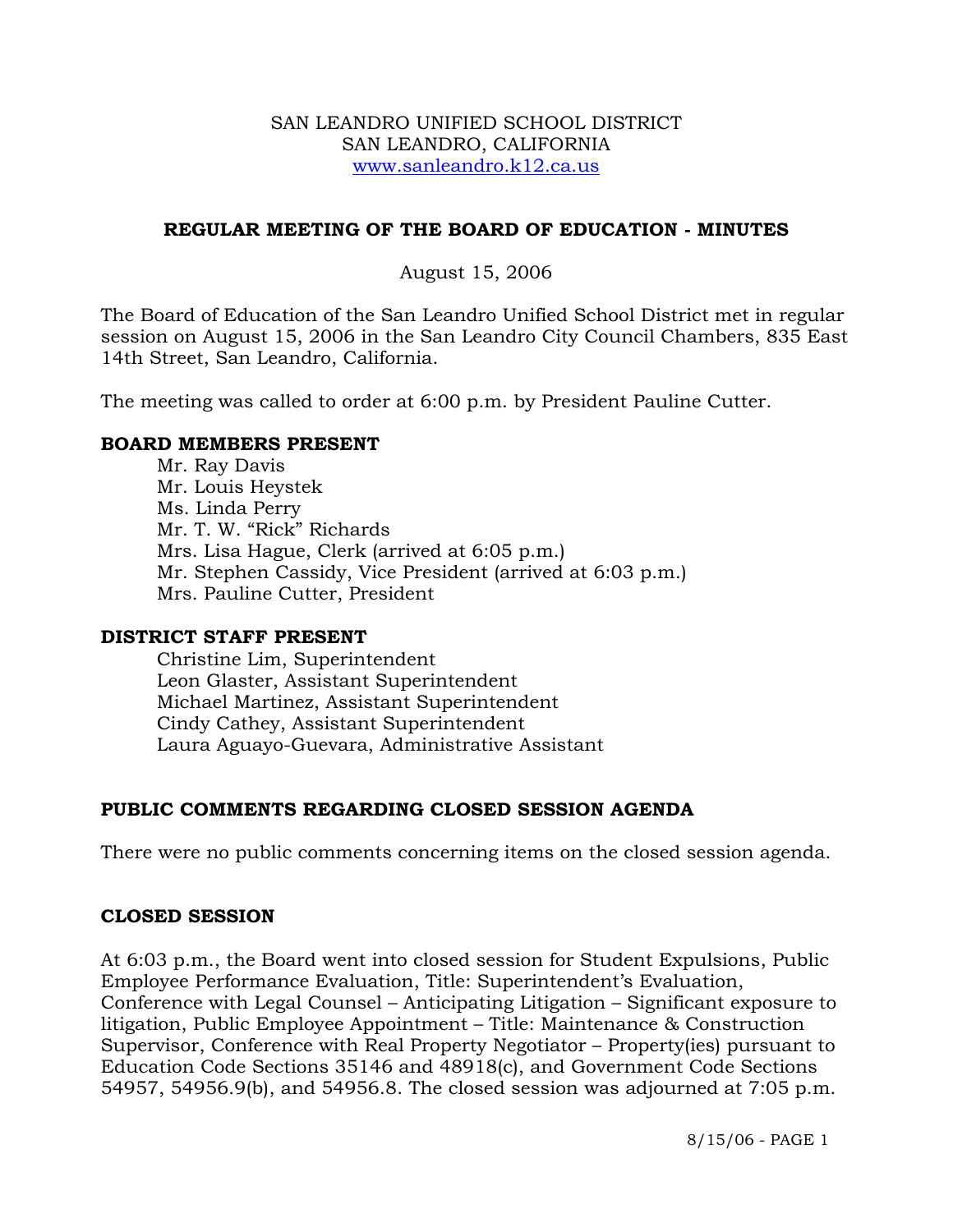The Board returned to open session at 7:10 p.m. with the Pledge of Allegiance to the Flag. President Cutter said the Board had been in closed session where the following action was taken:

• On a motion made by Trustee Davis and seconded by Trustee Perry, the Board appointed Gregory Dyer as Maintenance & Operations Supervisor by a 7-0 vote.

# **APPROVAL OF AGENDA**

On a motion made by Ms. Perry and seconded by Mr. Richards, the Board approved the agenda for the regular meeting of August 15, 2006, by a 7-0 vote.

# **PUBLIC TESTIMONY ON NON-AGENDA ITEMS**

None

# **PUBLIC HEARING**

On a motion made by Mr. Heystek and seconded by Mr. Richards, the Board opened the public hearing regarding Education Code section 42127(i) (4), specifying that within 45 days after the Governor signs the budget, the district shall make available for public review any revisions in revenues and expenditures made available by the Budget Act, by a 7-0 vote.

No comments were received from the audience.

On a motion made by Mr. Davis and seconded by Mr. Heystek, the Board closed the public hearing by a 7-0 vote.

## **REPORTS**

1) Correspondence – Clerk Hague reported receipt of the following emails from Gerald Shovlin commenting on board meeting; from Roxanne Ansolabehere thanking the Board for support of library; from Heidi Finberg regarding information for Chamber board; from Kathy Goodall regarding copper drains at Jefferson; Vanisha Sapp, regarding enrollment question; from Kathy Goodall and Maria Pena regarding Jefferson school; from Deborah Cox regarding Bond campaign for November; and from Heidi Finberg regarding Bond measure verbiage.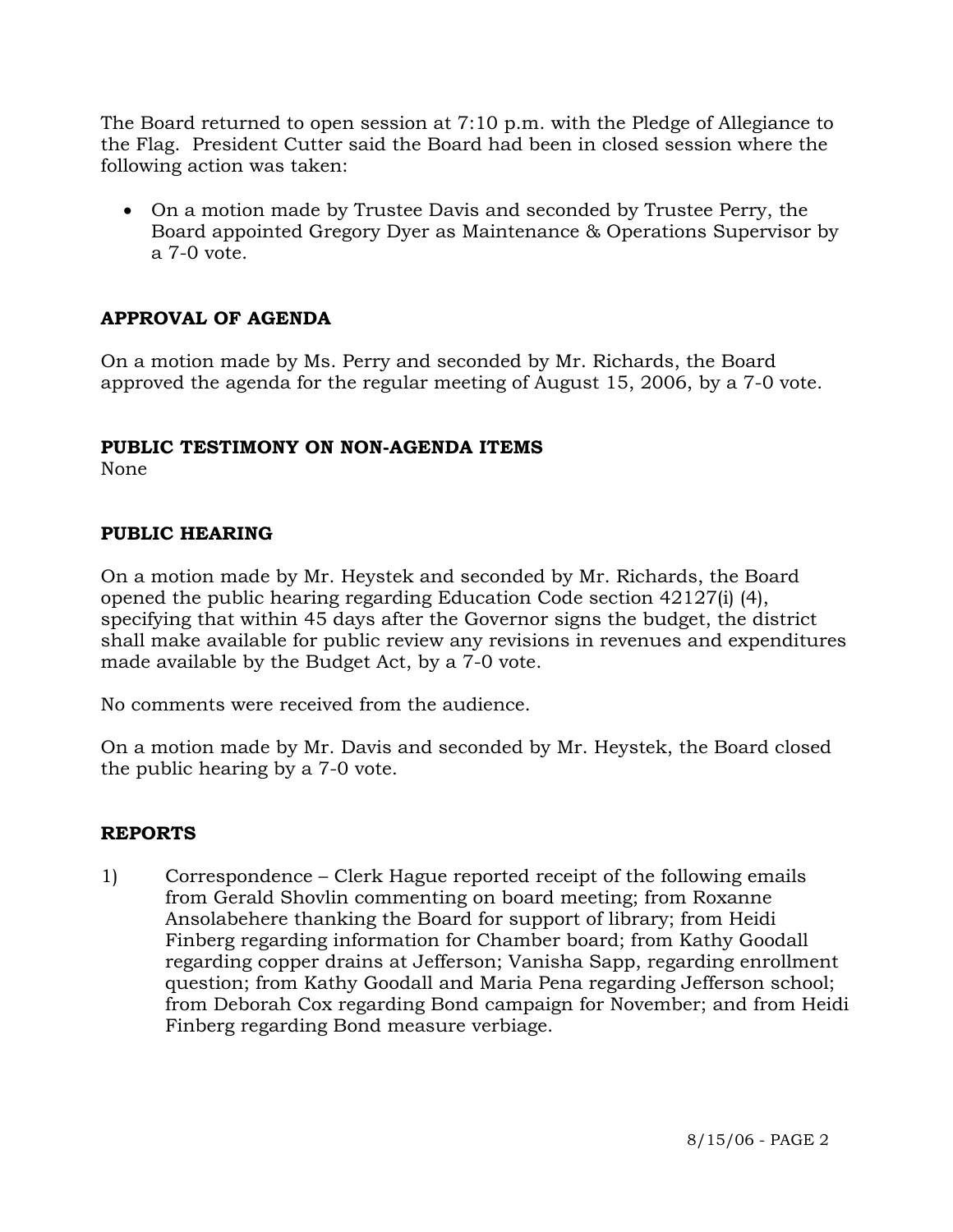# 2) Superintendent's Report – Superintendent Lim announced that

- All administrators have reported back to work. The elementary site administrators met the morning of August 14 to review data regarding intra-district permits. The Leadership Team Institute, *"Getting to Great"* followed where the administrators shared their personal strengths and talents, noting that a form of a "Ferris wheel" would be created demonstrating all of those wonderful personal "good" things the team will strive to become "great" this year. On Thursday, August 17, there will be a Site Administrators' Institute which will focus on the administrators' professional skills that they desire to become "great".
- It was the first day of full mandatory residency verification at the high school, noting that despite a few difficulties, reports indicated that it was well run and organized, adding that principals from the middle school met with David Lorden, Director of Students Services, Assistant Superintendent Cindy Cathey, and her to prepare for mandatory residency verification at the middle schools which begins on Monday, August 21. Ms. Lim indicated that she has had an opportunity to respond to emails and phone calls from parents explaining that this would be an annual District effort to address parents' concern that "Are we really serving San Leandro students?"
- An exciting professional development session is planned for the morning of August 28 at the high school for all certificated employees, adding that the Board is invited to attend. Dr. LeMoine will be the keynote speaker. Following the presentation, there will be a school community "Welcome Back BBQ" lunch, provided by the District's food services department, for everyone including classified staff.
- The Metal Shop Dedication is scheduled for Friday, August 25, noting that the time still needed to be determined.
- 3) Board Representatives' Reports
	- Eden Area Regional Occupational Program Mr. Richards reported that the August 3 meeting was cancelled due to a lack of a quorum; however, the committee did meet on August 11 and approved the transportation contracts, and resolutions authorizing designated agents to sign documents on behalf of the Eden Area ROP.
	- San Leandro Chamber of Commerce Community Partners Committee-Mr. Davis reported that the committee did not meet this month.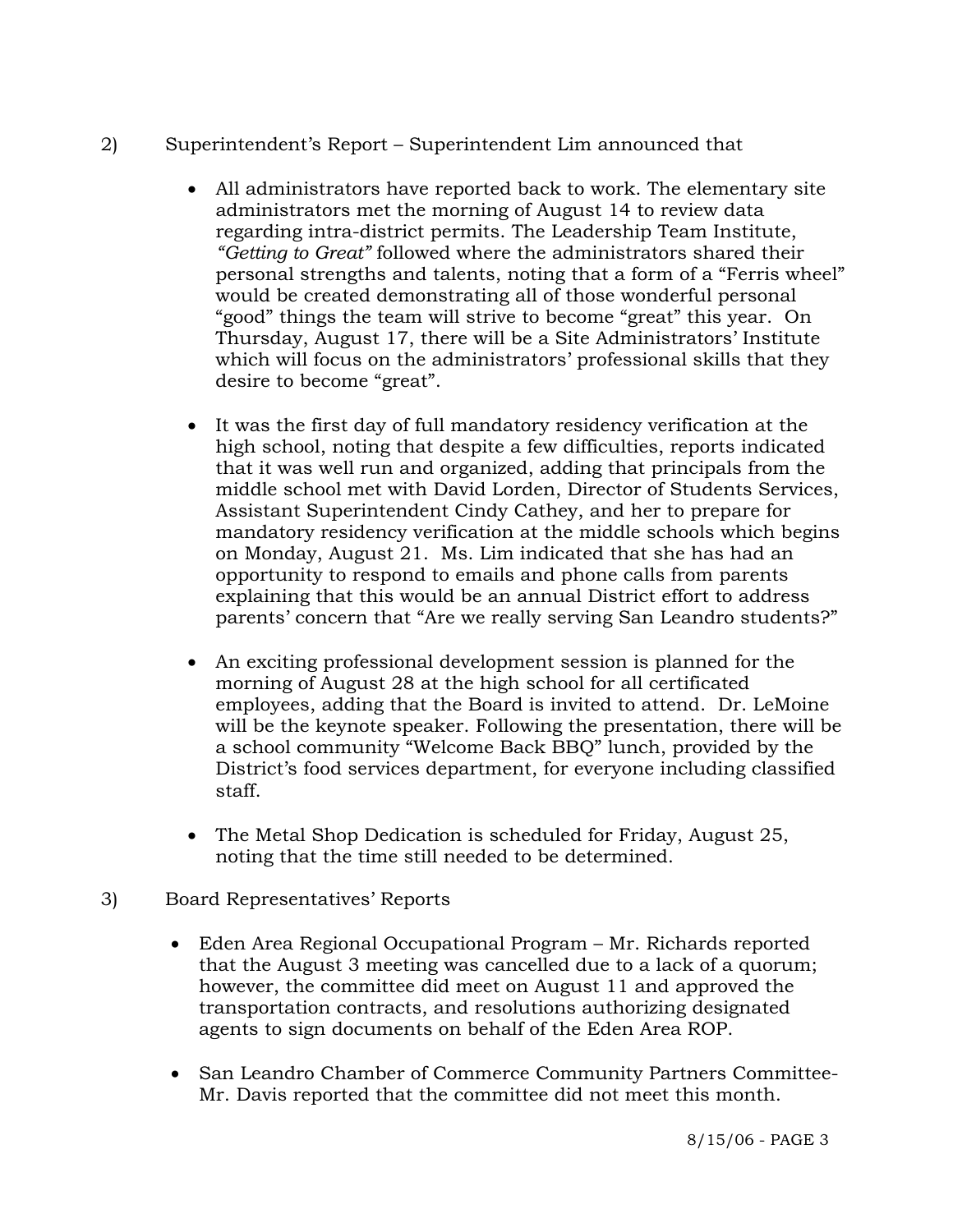## **CONSENT ITEMS**

President Cutter requested that Consent Item 1.3-C be pulled.

Ms. Perry requested that Consent Items 3.3-C, 3.4-C, and 3.5-C be pulled for revisions.

## General Services

| Approval of Board Minutes – July 5, 2006 |
|------------------------------------------|
|------------------------------------------|

- 1.2-C Approval of Board Minutes July 13, 2006
- 1.4-C Approval of Board Minutes July 20, 2006
- 1.5-C Approval of Board Minutes August 1, 2006

## Human Resources

2.1-C Acceptance of Personnel Report

## Educational Services

- 3.1-C Acceptance of Donations
- 3.2-C Recommendation for Continuation of Expulsion for Students Who Have Left District

# Business, Operations and Facilities

- 4.1-C Intra-Budget Transfers for July 2006
- 4.2-C Contract for Financial Advisory Services

On a motion made by Mr. Davis and seconded by Mr. Richards, the Board approved the remaining consent items by a 7-0 vote.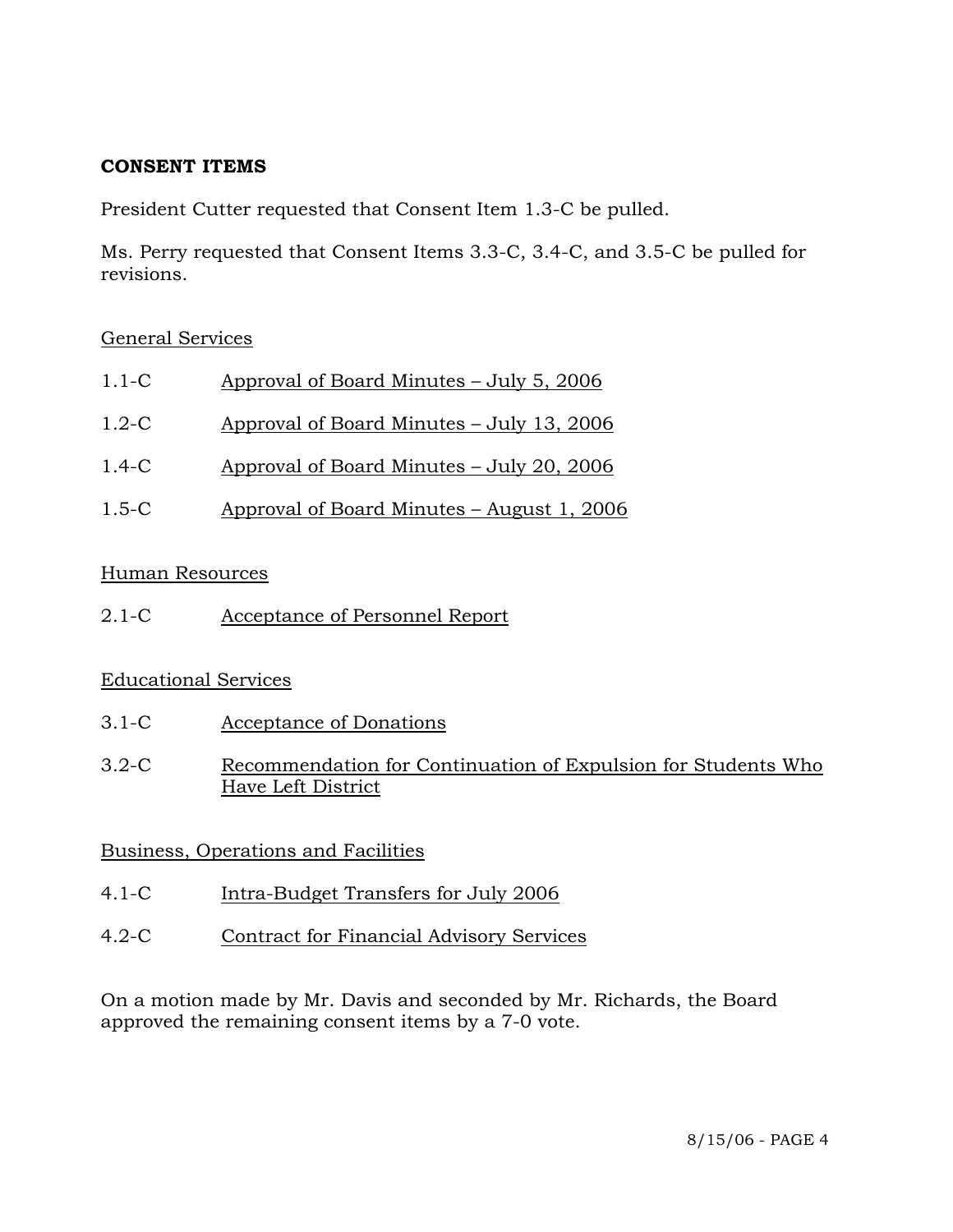### General Services

### 1.3-C Approval of Board Minutes – July 18, 2006

President Cutter asked that the minutes reflect that the Board not only took into consideration the District's legal responsibility, but its moral responsibility to the community when they agreed to put a \$103.5 million bond measure on the November ballot at a cost to homeowners of \$40 per \$100,000 assessed value.

On a motion made by Mr. Davis and seconded Mr. Richards, the Board approved to table 1.3-C, pending corrections, by a 7-0 vote.

#### Educational Services

Ms. Perry noted that student E12-05/06 in Consent Item 3.3-C, Recommendation for Termination of Expulsion; and student E13-05/06 in Consent Item 3.5-C, Recommendation for Continuation of the Expulsion, should be moved and included in Consent Item 3.4-C, Recommendation for Readmission from Expulsion.

#### 3.3-C Recommendation for Termination of Expulsion

On a motion by Ms. Perry and seconded by Mrs. Hague, the Board approved Consent Item 3.3-C, Recommendation for Termination of Expulsion as amended by a 7-0 vote.

#### 3.4-C Recommendation for Readmission from Expulsion

On a motion made by Mr. Perry and seconded by Mr. Davis, the Board approved the recommendation for readmission from expulsion with the addition of students E12-05/06, and E13-05/06 by a 7-0 vote.

#### 3.5-C Recommendation for Continuation of Expulsion

On a motion made by Ms. Perry and Mr. Richards, the Board approved the recommendation from staff for continuation of the expulsion, for student E01-05/06 by a 7-0 vote.

#### **ADDITIONAL SUGGESTIONS AND COMMENTS FROM BOARD MEMBERS**

• Ms. Perry reported that she sent a copy of the CSBA state budget analysis to all Board members. She also said that the date for Alameda County School

8/15/06 - PAGE 5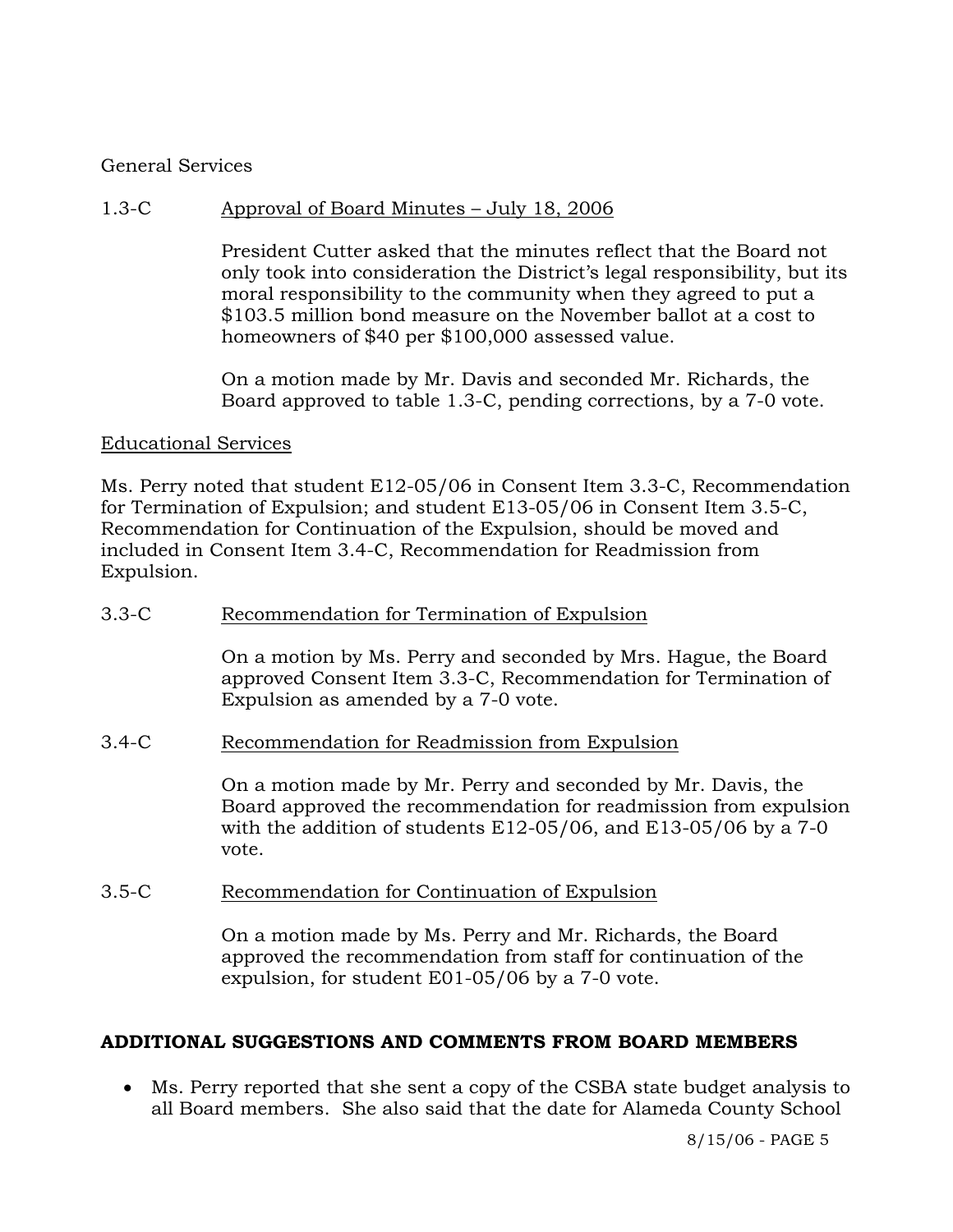Boards Association Teacher of the Year at Chabot College had been changed to Wednesday, October 25.

- Mr. Heystek announced that Linda Birky was stepping down from her position as project manager of the San Leandro Collaborative and that the committee would be convening in September in anticipation of the Healthy Families for Life event in October. He thanked Mr. Martinez for his participation with the planning, and he would update the Board on their search for a new staff member and the event in September.
- Mr. Cassidy said that the state released the California Standards test results and was looking forward to a presentation from District staff. He was hopeful that Washington Elementary School would exit the SAIT program, noting that the results indicated that scores in every single class at Wilson Elementary School went up in 2006 compared to 2005 in the areas of English/Language Arts and Mathematics.

 He also mentioned that while researching through some earlier Board minutes regarding the sale of Pacific High School, (it was in 1989), it was interesting to note that back then the District was also considering a public information officer, adding that an outside consultant report had been done, and he thought that a copy should be distributed to either the Communications Committee or to the entire Board as a way of providing a historical view of the outreach and communications with the public.

 He also noted that in those minutes when a Board member requested reimbursement for a missed meeting due to hardship, that member abstained from the vote, and he felt that this was something that the Policy committee might want to consider, in light of President Cutter's suggestion for the committee to revisit that policy and further define "hardship".

 Mrs. Cutter added that she also searched the archives regarding the Pacific High School sale, noting that it was very interesting to read about the process entailed. She requested that the California Standards test results link be attached to the next *Confidentially Speaking*.

 Mrs. Cutter also noted that all Board members were present for the Bond kick- off, adding that it was very gratifying to see all of the support from the community, and City officials.

At 7:30 p.m., the Board went into closed session to continue the Superintendent's evaluation.

The Board returned from closed session at 9:19 p.m. where no action was taken.